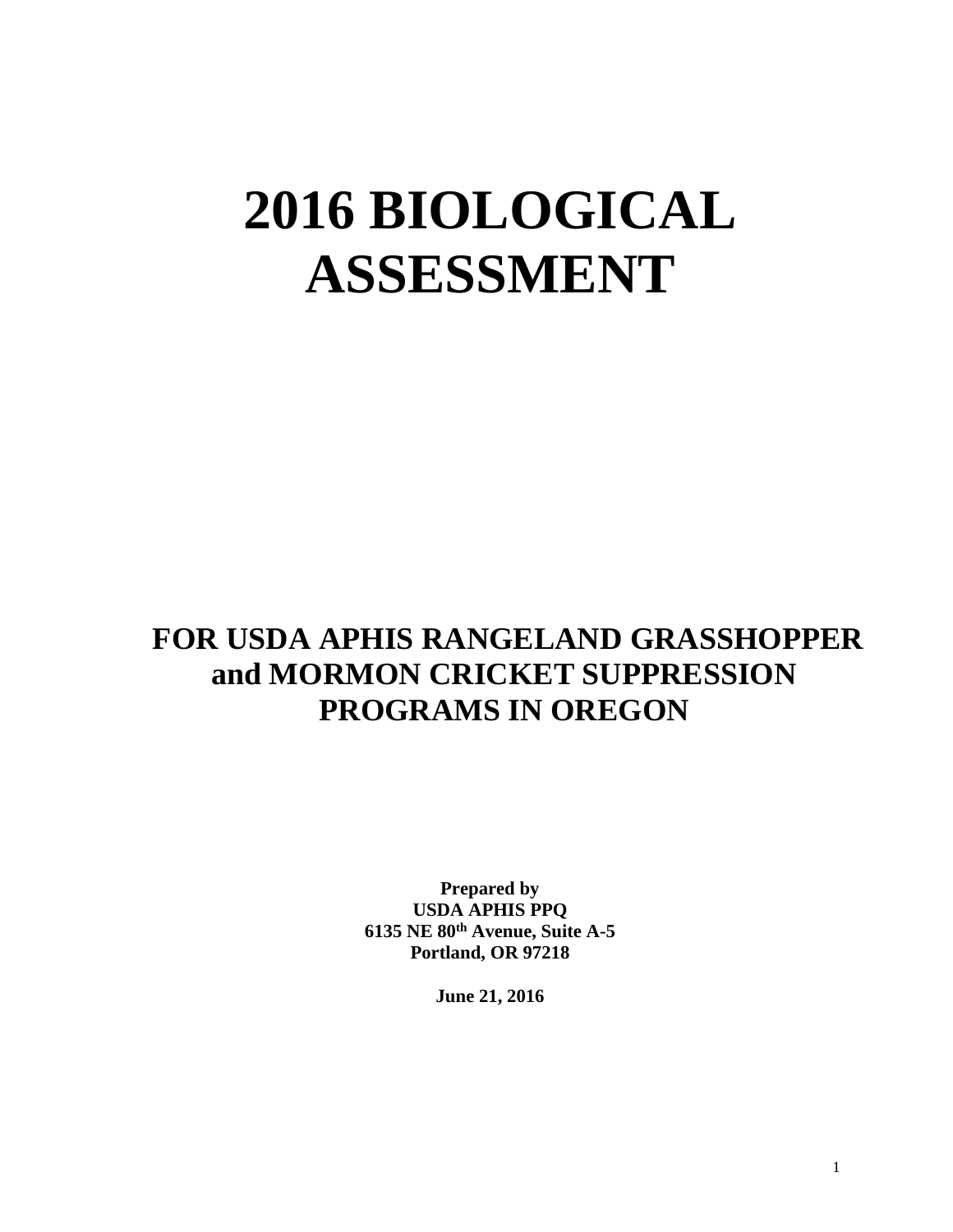#### **SUMMARY**

This Biological Assessment addresses the possible effects of grasshopper suppression program activities on species listed as endangered, threatened, or proposed threatened (including candidate species) since USDA APHIS PPQ Oregon's last informal consultation with the Service. Information is provided on the biology and ecology of the aforementioned species, and protective measures are suggested when program activities may affect those species or their habitats.

The proposed protective measures will ensure that grasshopper suppression program activities will not likely jeopardize the continued existence of listed species or species proposed for listing, nor adversely modify critical habitat for listed or proposed species.

#### **BACKGROUND**

The USDA Animal and Plant Health Inspection Service (APHIS), in conjunction with other Federal Agencies, State Departments of Agriculture, Native American Tribes, and private individuals is planning for potential grasshopper/Mormon cricket suppression programs to protect rangelands from economic infestations. APHIS has the authority, according to the Plant Protection Act (PPA) (7 United States Code (U.S.C.) § 7701 et seq.) and subject to the available funds, to treat Federal, State, or private lands that have economic infestations of grasshoppers.

According to the authority delegated under section 417 of the PPA (7 U.S.C. § 7717), APHIS may be requested to work in conjunction with a Federal land management agency or a State agriculture department (on behalf of a State, a local government, or a private group or individual) to treat areas that are infested with grasshoppers when they reach a level of economic infestation. In satisfying this mandate, APHIS may be asked to carry out actions using insecticides to reduce grasshopper populations. The PPA mandates that APHIS control economic infestations of grasshoppers/Mormon crickets in order to protect rangeland, when requested, and provided funding is available.

Beginning in 1987, APHIS has consulted with USDI Fish and Wildlife Service (the "Service") on a national level for the Rangeland Grasshopper Cooperative Management Program. Biological Opinions (BO's) were issued annually by the Service from 1987 through 1995 for the national program.

The most recent national biological opinion on the Grasshopper/Mormon Cricket Program was issued by the Service July 21, 1995. In following years, no national Biological Assessment was prepared since control programs were not anticipated in most states due to lack of funding. A national Biological Assessment for the Rangeland Grasshopper and Mormon Cricket Suppression Program is currently under way, but the process for its completion and consideration by the Service will not be concluded in time for the 2016 season.

It has been necessary to consult on a state by state basis for those states where the potential exists for grasshopper/Mormon cricket suppression programs. Informal local consultations were completed for the state of Oregon from 2003 to 2014, resulting in annual concurrence letters from the Service on program activities. Those Biological Assessments prepared by APHIS and the Biological Opinions issued by the Service are incorporated by reference into this Biological Assessment. The 1995 National Biological Opinion issued by the Service and the 1998 Biological Assessment prepared by APHIS were used as a basis for the local consultations and are also incorporated into this Biological Assessment by reference. Until a programmatic concurrence is issued from the national consultation, a new local consultation and concurrence from the Service is needed for 2016.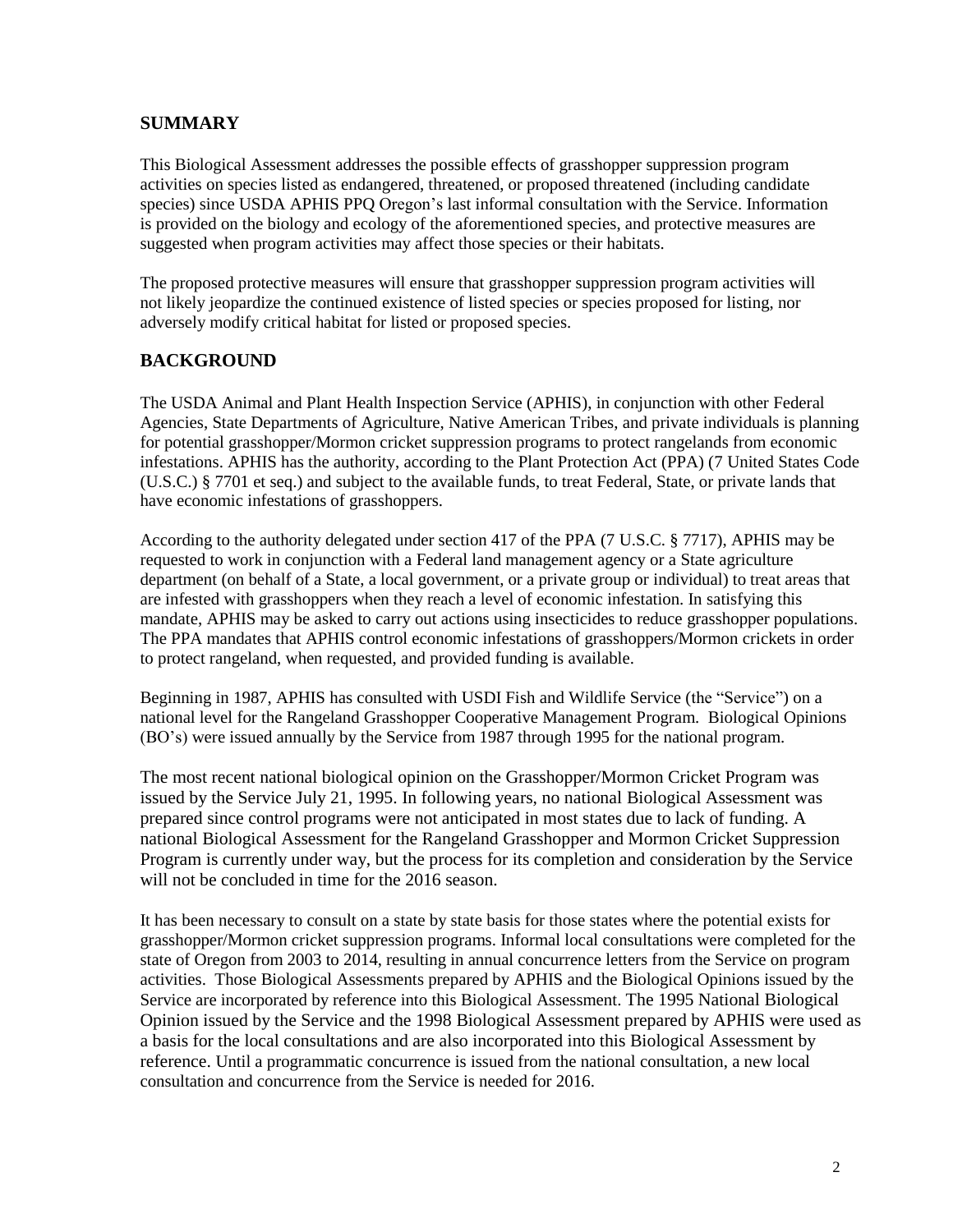#### **PURPOSE**

This Biological Assessment is for grasshopper and Mormon cricket suppression activities in the state of Oregon. Activities will be limited to rangeland in Baker, Crook, Deschutes, Gilliam, Grant, Harney, Jefferson, Lake, Klamath, Malheur, Morrow, Sherman, Umatilla, Union, Wallowa, Wasco, and, Wheeler counties in Oregon. Grasshopper suppression programs will only be conducted when potential economically damaging populations of grasshoppers occur, funding exists, there is a written request from the land manager(s), and APHIS determines that treatment is necessary.

An APHIS Rangeland Grasshopper and Mormon Cricket Suppression Program Final Environmental Impact Statement was released in 2002 (2002 FEIS) (available at [www.aphis.usda.gov\)](http://www.aphis.usda.gov/). The 2002 FEIS includes an analysis of three chemicals (diflubenzuron, carbaryl, and malathion) available to APHIS for grasshopper suppression. Also analyzed is the use of the Reduced Agent and Area Treatment (RAATS) methodology.

APHIS requests informal ESA Section 7 consultation for those species that have been listed or are proposed for listing in Oregon since the October 3, 1995 National Biological Opinion or the biological opinions/letters of concurrence received as part of the informal consultations conducted with the Service from 2003 to 2014.

The agreements reached for Oregon between APHIS and the Service will be in effect until a Biological Opinion for the entire Rangeland Grasshopper Suppression Program is issued and the national consultation process is completed. The Service or APHIS may request local consultation annually until the national consultation is completed.

APHIS has consulted separately with NOAA Fisheries for effects determinations for ESA listed anadromous fishes. In 2010, APHIS received a Concurrence from NOAA Fisheries on a national programmatic Biological Assessment for the grasshopper program.

A written response from the Service is requested regarding the Service's concurrence with the "no effect" and the "not likely to adversely affect" determinations in this Biological Assessment, for these species and their critical habitat.

#### **DESCRIPTION OF ACTION**

This document incorporates by reference portions of the Rangeland Grasshopper and Mormon Cricket Suppression Program Final Environmental Impact Statement-2002 (2002 FEIS) which discusses the purpose and needs, alternative strategies, affected environments, environmental consequences, and other environmental considerations of the APHIS grasshopper suppression program. This 2002 FEIS updates alternatives available to APHIS from the previous 1987 FEIS.

More detailed site-specific environmental assessments (EA's), tiered to the 2002 APHIS FEIS, are prepared to better describe the local site characteristics. Grasshopper suppression program decisions are then based on the conclusions reached in the site-specific EA's. Only the program alternatives found in the 2002 APHIS FEIS are available to APHIS for use in any site-specific treatment. APHIS will issue a Finding(s) of No Significant Impact (FONSI) based on the site-specific EA's. When APHIS receives a treatment request from a landowner/manager, and treatment is determined to be necessary and possible, a preferred alternative will be chosen. The proposed treatment site will be examined to determine if environmental issues exist that were not covered in the EA. A supplement to the EA will be issued to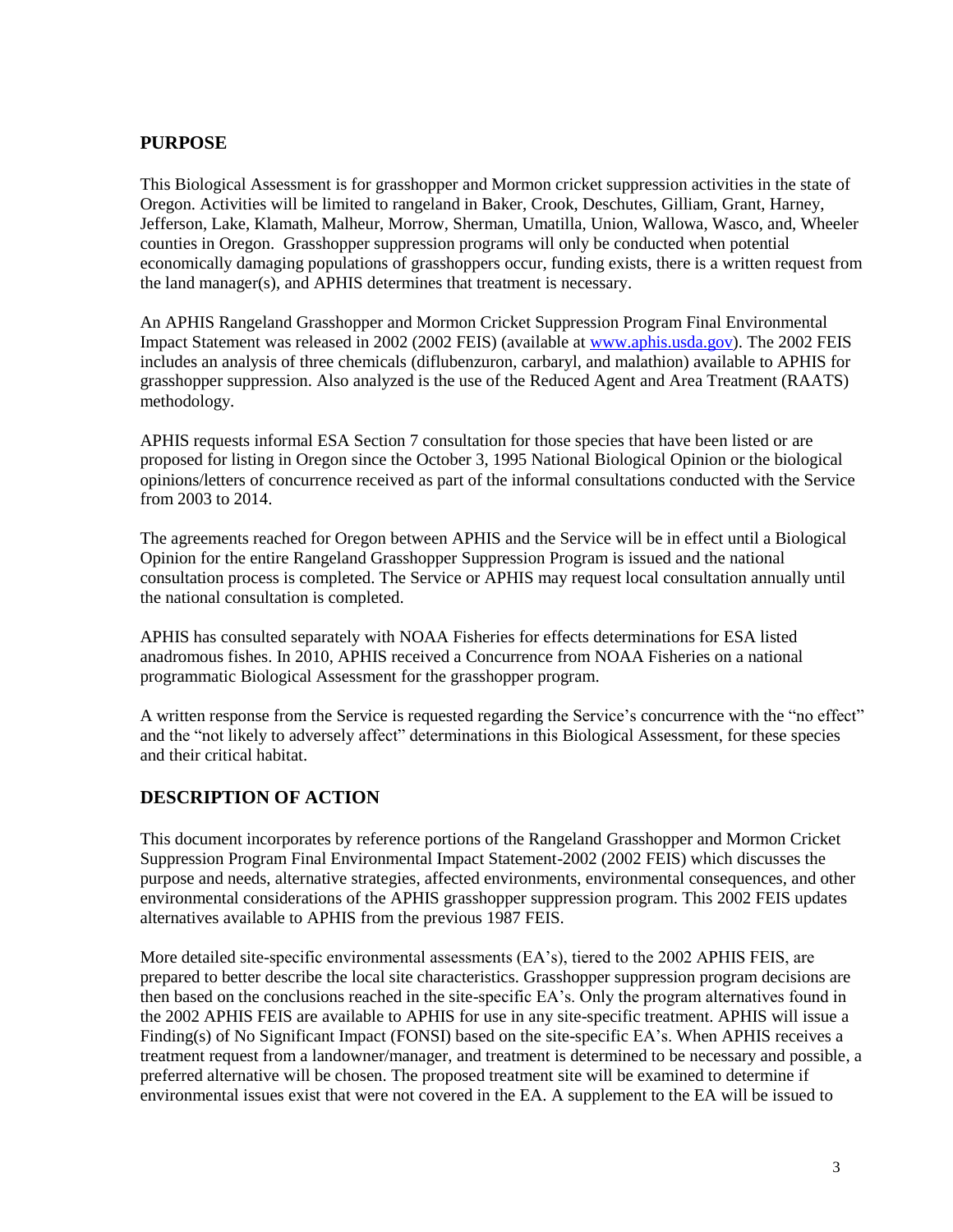address any site specific environmental concerns that were not thoroughly addressed in the original EA, and it will address any comments received during the initial EA 30 day comment period.

An EA (OR-16-01) was prepared to address site specific issues with respect to potential grasshopper suppression programs in the above 17 county area. That EA is incorporated into this Biological Assessment by reference. APHIS treatment programs also follow guidelines set forth by the Agency in the Treatment Guidelines (included in the EA OR-16-01) and the Grasshopper Program Statement of Work (SOW or Prospectus). Suppression treatments could happen from May through August, but generally take place in June and July.

The chemical control methods available to APHIS include the use of liquid sprays of carbaryl, diflubenzuron, and malathion, and carbaryl in a bait formulation applied at conventional rates. These chemicals can be applied to an area by either air or ground equipment. Also considered is the application of these same chemicals at reduced rates, and where untreated swaths (non-target refuges) are alternated with treated swaths. This method is known as Reduced Agent Area Treatments (RAATs). Diflubenzuron and the RAATs application technology are a result of the APHIS Grasshopper IPM Program, 1987-2000.

Conventional rates of carbaryl (.5 lb a.i. / acre) and malathion (.62 lb a.i. / acre) are the same as those in the 1987 APHIS FEIS. Conventional rate for diflubenzuron is .016 lb a.i. / acre. The RAATs application system uses approximately half the concentration of each chemical as compared to conventional rate applications, and is applied to 33-60% of the total area (FEIS page 18-22). Normally program chemicals would be applied to an area only one time per year, and programs do not generally take place in the same location in consecutive years. The infrequent nature of grasshopper suppression programs reduces the likelihood of cumulative effects.

#### **Diflubenzuron**

Diflubenzuron is a chemical that has received a label for grasshopper control since the 1987 APHIS FEIS. It is classified as an insect growth regulator that affects the formation and/or deposition of chitin in an insect's exoskeleton. An insect larva/nymph exposed to diflubenzuron is unable to successfully molt and thus dies. APHIS completed a risk assessment for the use of diflubenzuron in grasshopper suppression in March 2000. This report, "Chemical Risk Assessment for Diflubenzuron Use in Grasshopper Cooperative Control Program", was provided during 2003 consultation, and is considered incorporated in this BA by reference. It is normally applied by air for grasshopper suppression on rangeland, but it can also be applied using ground equipment.

Because of its mode of action and low toxicity, diflubenzuron would not be toxic to, or directly affect, humans, mammals, reptiles, amphibians, plants, or fish at the applications rates proposed (FEIS pg 42). Diflubenzuron is considered much less toxic, to most groups of organisms, than either carbaryl or malathion.

Metabolites from diflubenzuron tend to degrade or are metabolized rapidly, and will occur at concentrations low enough that there should be no toxicological effects. Since paraffinic oils used as carriers and adjuvants may have an adverse effect on nesting birds, paraffinic oils will be avoided when treating areas with sensitive species and nesting birds.

Diflubenzuron binds readily to organic matter in soils and is relatively immobile in the environment. The half-life is from 7-19 days depending on soil type. Diflubenzuron does not persist more than a few days in water. However, it adsorbs to plant surfaces and may persist there for several months. Bioaccumulation of diflubenzuron is minimal (Eisler, 2000).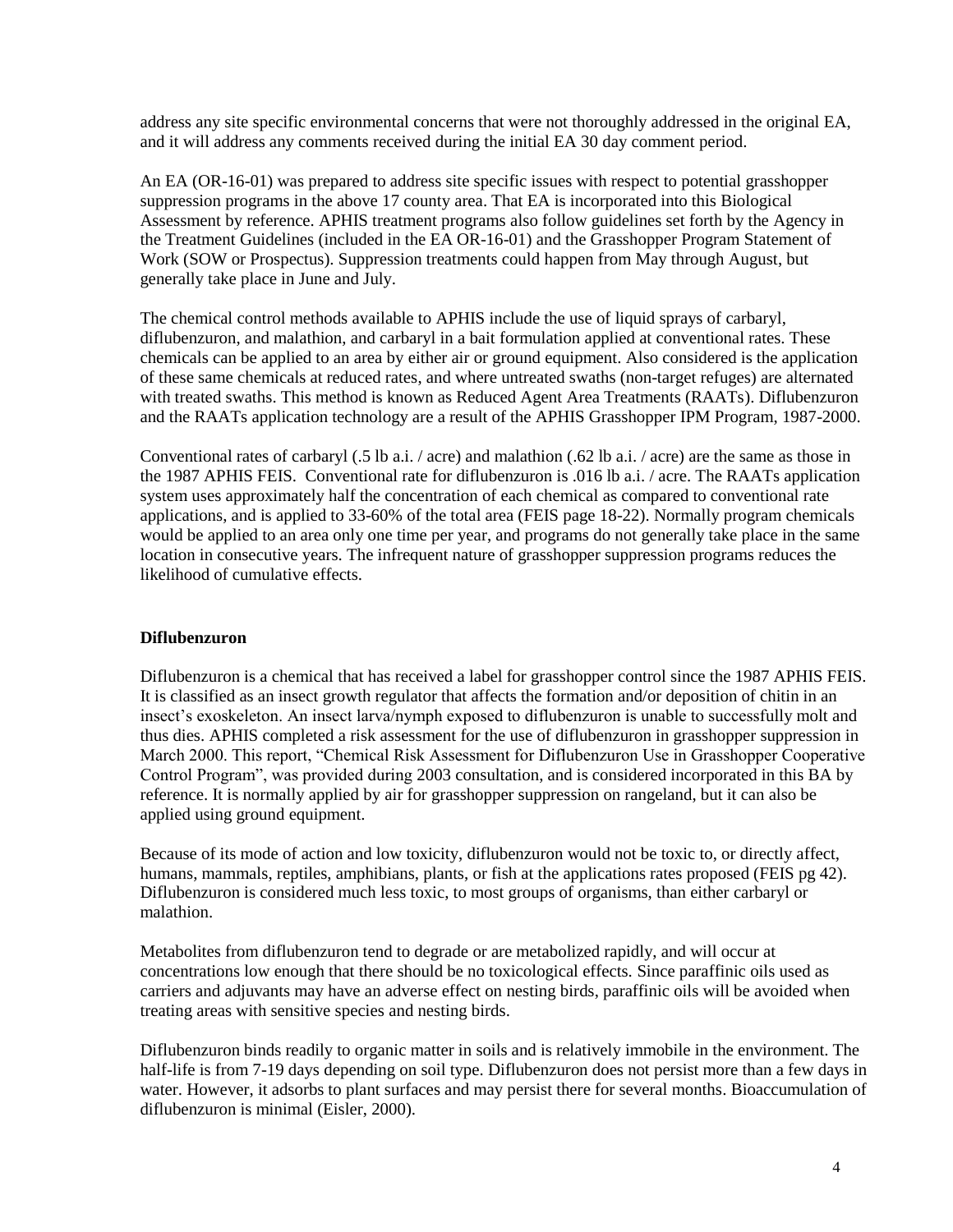Appendix B of the FEIS analyses the risk of diflubenzuron on humans and non-target organisms.

#### **Carbaryl**

Carbaryl is a carbamate insecticide. It's mode of toxic action occurs through inhibition of acetylcholinesterase (AChE) function in the nervous system. This inhibition reverses over time when exposure ceases. Carbaryl is not subject to significant bioaccumulation.

At program rates carbaryl is unlikely to be directly toxic to birds, mammals, or reptiles (FEIS pg 39). The use of carbaryl in bait form has considerable environmental advantages over liquid sprays. Since the chemical is incorporated into a solid media it must be ingested to be effective, thus eliminating many nontarget effects. It can be more accurately applied with less potential for drift, and is less likely to be transported in the soil or runoff.

Appendix B of the FEIS analyses the environmental risk of Carbaryl. It has a relatively short half-life in soil due to rapid degradation: 7- 28 days depending on soil type. Carbaryl does not transport well due to low water solubility, moderate sorbtion, and rapid degradation. It degrades rapidly in water: 1-2 days in freshwater. It remains active on vegetation for 3-10 days. Carbaryl does not bioaccumulate and mammals and fishes readily breakdown and excrete it. Inert ingredients and metabolites are less toxic than carbaryl itself. There are no known synergistic effects.

Carbaryl can be applied by air for grasshopper suppression on rangeland, or it can also be applied using ground equipment. APHIS can use carbaryl in either ULV liquid or bait formulations. A study of aerial bait application by APHIS in 2003 (unpublished) indicated the maximum particle drift to be 150 feet in cross winds up to 13 mph.

#### **Malathion**

Malathion is an organophosphate. It is also an AChE inhibitor, but unlike carbaryl, AChE inhibition from malathion is not readily reversible if exposure ceases.

At program rates, there is little possibility malathion will to be directly toxic to birds, mammals, or reptiles. No direct toxic effects have been observed in field trials (FEIS pg 46). It will most likely affect insects exposed to ULV spray. While the number of insects in the treated area would diminish, there would be insects remaining. The remaining insects and those migrating in from outside the treated area would be available prey for insectivores. Those insects with short generations would soon increase in number (FEIS pg 47).

Appendix B of the FEIS analyses the environmental risk of malathion. It has a short half-life in soil due to rapid degradation: 1-6 days depending on soil type. Malathion does not penetrate far into soil due to adsorption to organic matter and rapid degradation. Heavy rain after treatment could lead to runoff. It degrades by photolysis in water, a half-life of 8-32 hours during the 1997 Florida Medfly program. The half-life of malathion on vegetation 1-6 days. Malathion does not bioaccumulate in mammals.

Inert ingredients and metabolites are not known to have adverse effects at program application rates. Synergistic effects could occur if applied in combination with certain other organophosphates. A thorough analysis of the proposed treatment area would need to be done to assure no synergistic effects. Malathion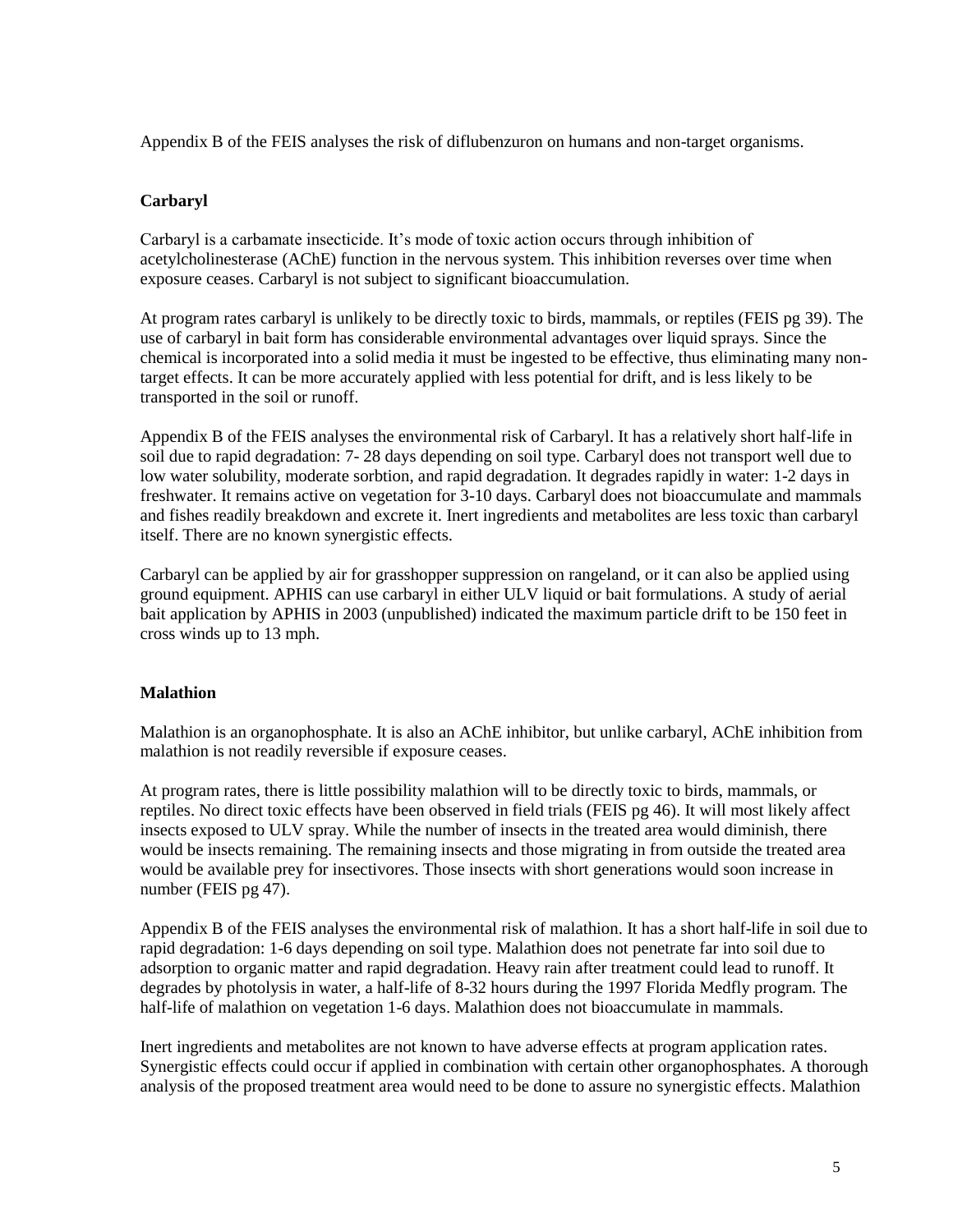is normally applied by air for grasshopper suppression on rangeland, but it can also be applied using ground equipment.

#### **RAATs**

RAATs, Reduced Agent-Area Treatment, technology is a product of the IPM alternative in the 1987 FEIS. This strategy combines insect suppression and conservation biological control. Rather than treat the entire infested area, treated swaths are alternated with untreated swaths. Grasshoppers are controlled by chemicals in the treated areas. The untreated swaths provide a refuge for naturally occurring grasshopper parasites and predators, as well as other non-target insects. Even those organisms that move into the treated swaths will be largely unaffected unless they feed on treated foliage or bait. Immature grasshoppers are extremely mobile compared to other immature insects and movement into treated areas will contribute to additional mortality. The RAATs system puts less insecticide into the environment and lowers the risk to non-target species, water quality, and humans. The goal of the RAATs alternative is to provide a more economical and environmentally friendly method to suppress grasshopper populations rather than reduce those populations to the greatest extent possible. A full description of the environmental consequences, environmental fate, and risk evaluation of the chemical alternatives is found in the FEIS chapter V and Appendices B and C.

#### **SPECIES ACCOUNTS AND ASSESSMENTS**

The listed species (including those proposed for listing) within the potential treatment area in Oregon (not considered in previous consultation efforts with the Service) include the **Fisher (PT) (***Martes pennant) and* **Gentner's Fritillary (E) (***Fritillaria gentneri*).

**Fishers (PT) (***Martes pennanti)* use forest habitats with dense canopy closure, large diameter live trees (conifers and hardwoods) and snags (dead trees) with cavities and other deformities, large diameter down wood, multiple canopy layers. Mature and Late-successional coniferous or mixed forests that contain key habitat and structural components provide the most suitable fisher habitat because they provide abundant potential den sites and preferred prey species. Fishers search for prey in forested stands, avoiding openings. Since potential suppression activities may occur in rangelands and adjacent croplands, there will be no effect to fishers from potential grasshopper/Mormon cricket suppression program activities.

**Gentner's Fritillary (E) (***Fritillaria gentneri*) came up on the IPaC Trust Resource Report because it is listed as known to or is believed to occur in Klamath County, but this species is not located within the potential grasshopper/Mormon cricket suppression program area. Therefore, Gentner's Fritillary (E) (*Fritillaria gentneri*) will not be affected by potential grasshopper/Mormon cricket suppression program activities.

APHIS has considered impacts to candidate species that could potentially occur within the grasshopper and Mormon cricket suppression program area. The candidate species within the potential treatment area in Oregon (not considered in previous consultation effort with the Service) include the **Washington Ground Squirrel (C** *Urocitellus washingtoni***), Northern Wormwood (C)** (*Artemisia campestris var. wormskioldii),*and the **Whitebark pine (C) (***Pinus albicaulis*).

**Northern Wormwood (C)** (*Artemisia campestris var. wormskioldii)* came up on the IPaC Trust Resource Report because it is listed as known to or is believed to occur in Sherman and Wasco Counties, but this species is not located within the potential grasshopper/Mormon cricket suppression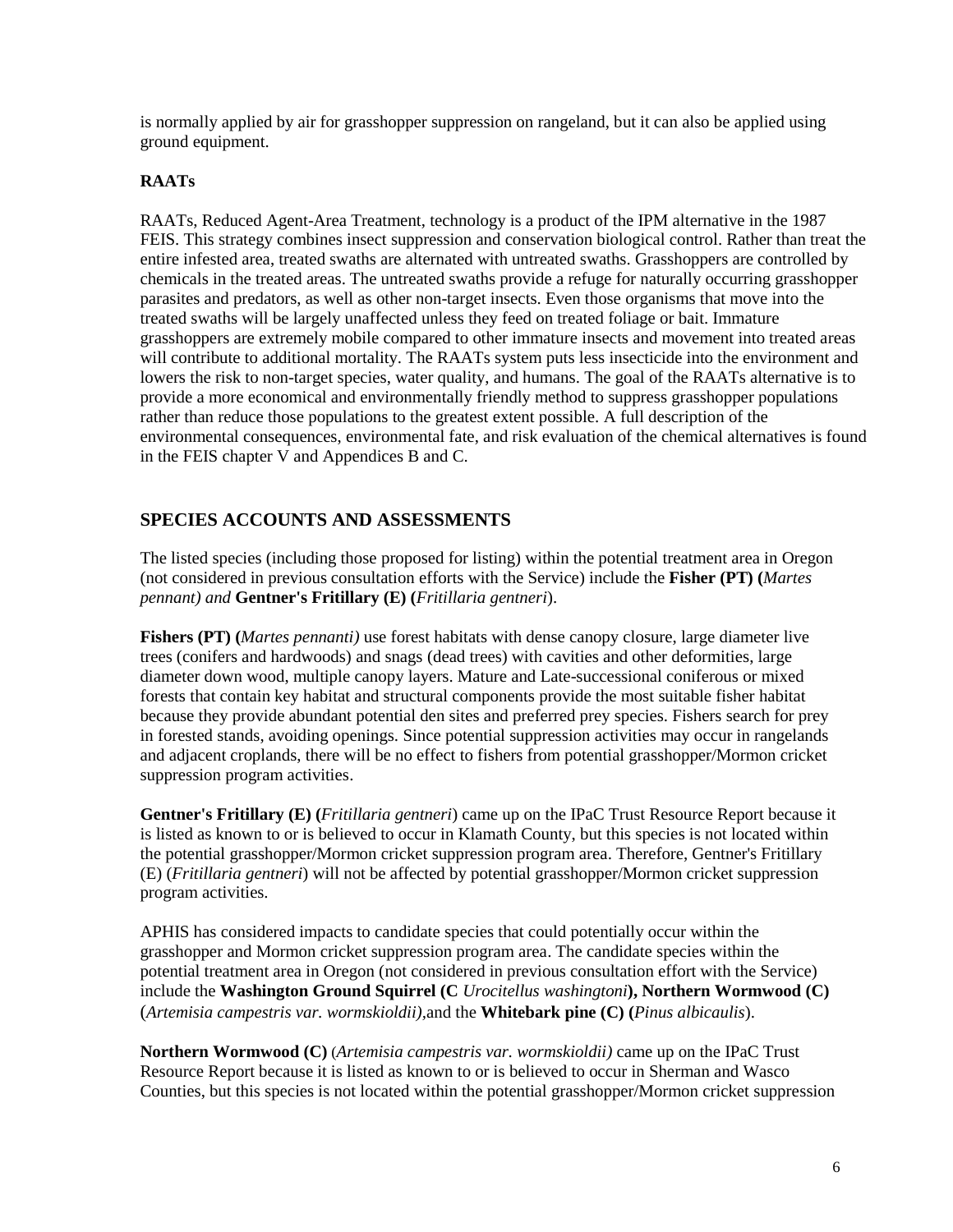program area. Currently, Northern Wormwood (C) (*Artemisia campestris var. wormskioldii)* is known from only two sites along the Columbia River, separated by approximately 322 km (200 mi) in Klickitat and Grant Counties, Washington. Northern Wormwood (*Artemisia campestris var. wormskioldii)* is restricted to exposed basalt, cobbly-sandy terraces, and sand habitat along the banks of the Columbia River at elevations ranging from 50 to 150 meters (m) (160 to 500 feet). This species is outside of the potential grasshopper/Mormon cricket suppression program area. Therefore, potential grasshopper/Mormon cricket suppression program activities will have no effect on Northern Wormwood (C) (*Artemisia campestris var. wormskioldii*).

**Whitebark pine (C) (***Pinus albicaulis)* is a hardy conifer that tolerates poor soils, steep slopes, and windy exposures and is found at alpine tree line and subalpine elevations throughout its range (Tomback et al. 2001, pp. 6, 27). Whitebark pine may occur as a climax species, early successional species, or seral (midsuccessional stage) co-dominant associated with other tree species. Although it occurs in pure or nearly pure stands at high elevations, it typically occurs in stands of mixed species in a variety of forest community types. Since potential suppression activities may occur in rangelands and adjacent croplands, there will be no effect to Whitebark pine (C) (*Pinus albicaulis*) from potential grasshopper/Mormon cricket suppression program activities.

#### **Protection Measures**

The following table (Table 1) lists Threatened (T), Proposed Threatened (PT), Endangered (E), and Candidate (C) species that are considered in this Biological Assessment and previously submitted Biological Assessments, and whether Critical Habitat (CH) is designated or proposed (PCH). The table summarizes the protective measures agreed to in the 1987-1995 BO's as set forth in the Biological Opinions dated June 1, 1987; July 26, 1988; July 17, 1989; August 3, 1990; August 29, 1991; November 13, 1992; September 16, 1993; December 15, 1994; July 21, 1995, and October 3, 1995. The proposed protection measures for Oregon, which result in a "not likely to adversely affect" (NLAA) or "no effect" determination, reflect those arrived at during current and previous local consultations with the Service, 2003-2014.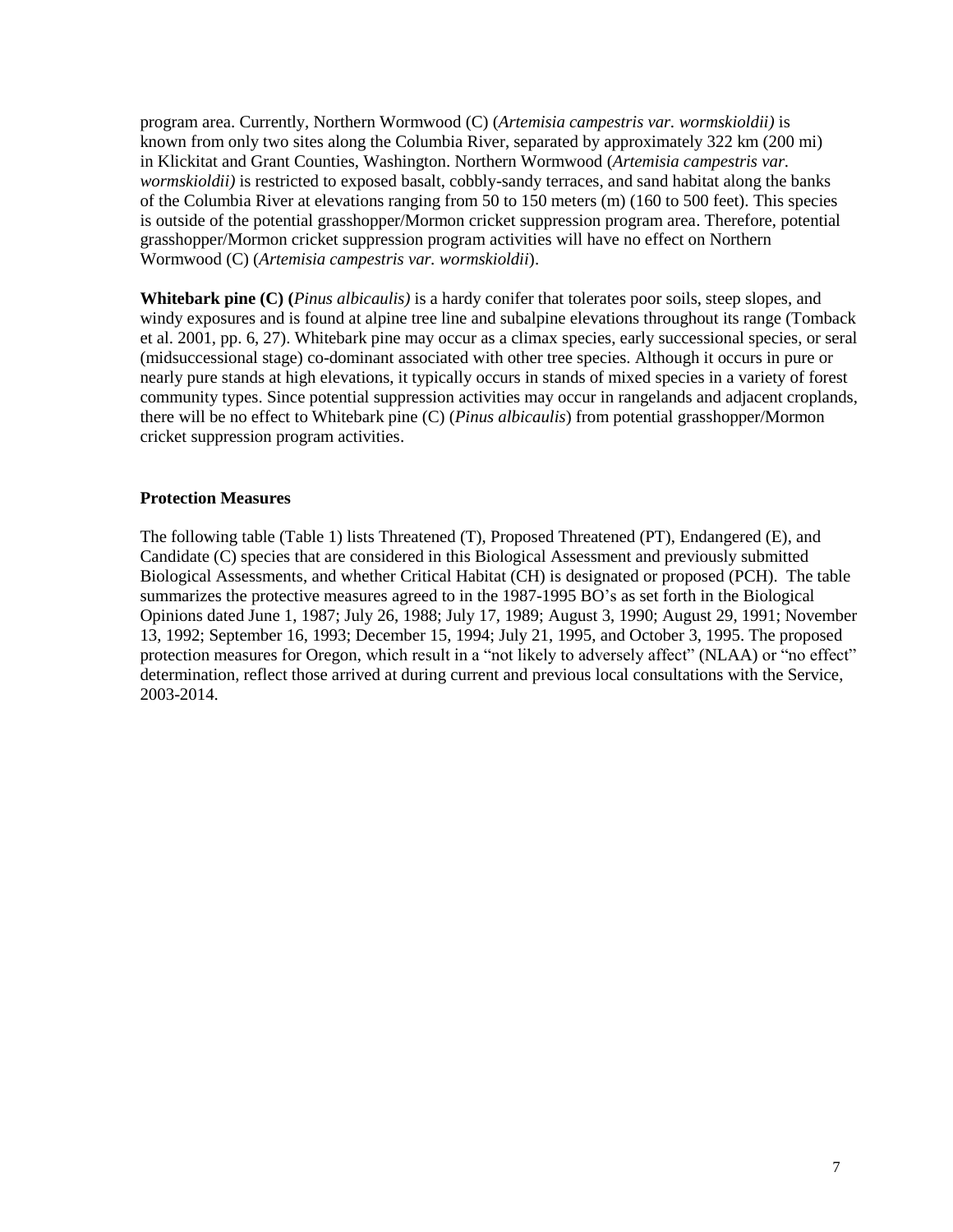### **Table 1. Current and Proposed Protection Measures and Determinations to Protect Threatened (T), Proposed Threatened (PT), Endangered (E), or Candidate (C) Species and Their Critical Habitat (CH)**

| <b>Name, Species, and</b><br><b>Status</b>                            | <b>EA Counties found</b>                                            | <b>Determination</b> | <b>Protective Measures from</b><br>1987-95 Biological<br><b>Opinions</b>                                                                                    | <b>Proposed Protective Measures</b><br>for Oregon                                                                                                                                                                                                                                                                                                                                                                                                                                                                                                                           |
|-----------------------------------------------------------------------|---------------------------------------------------------------------|----------------------|-------------------------------------------------------------------------------------------------------------------------------------------------------------|-----------------------------------------------------------------------------------------------------------------------------------------------------------------------------------------------------------------------------------------------------------------------------------------------------------------------------------------------------------------------------------------------------------------------------------------------------------------------------------------------------------------------------------------------------------------------------|
| <b>Mammals</b>                                                        |                                                                     |                      |                                                                                                                                                             |                                                                                                                                                                                                                                                                                                                                                                                                                                                                                                                                                                             |
| Canada Lynx (T) (CH)<br>Lynx canadensis                               | Contiguous U.S. DPS<br>wherever found. Lake                         | No Effect            | Listed after 1995                                                                                                                                           | Known ranges and travel corridors in<br>Oregon will not be treated. No Effect.<br>(FWS March 27, 2013)                                                                                                                                                                                                                                                                                                                                                                                                                                                                      |
| <b>Gray Wolf</b><br>(E)<br>Canis lupus                                | Wherever found outside the<br>Northern Rocky Mountain<br><b>DPS</b> | No Effect            | Proposed chemicals and rates<br>will not affect the gray wolf or<br>its prey base. Gray wolves are<br>unlikely to be found in open<br>range. (FWS 06/01/87) | No effect on wolves or their prey.<br>Gray wolves are unlikely to be found<br>in open range in Oregon. (FWS<br>March 27, 2013)                                                                                                                                                                                                                                                                                                                                                                                                                                              |
| <b>Washington Ground</b><br>Squirrel $(C)$<br>Urocitellus washingtoni | Gilliam, Morrow, and<br>Umatilla                                    | <b>NLAA</b>          | Candidate species, after 1995                                                                                                                               | Aerial applications of liquid<br>pesticides will not be used within 3<br>miles of Washington ground squirrel<br>occupied habitats. Aerial applications<br>of carbaryl bait will not be used<br>within 1.5 miles of these species<br>occupied habitats. Ground<br>applications of any pesticides will not<br>be used within 1 mile of occupied<br>habitats. APHIS will not conduct any<br>treatments within the United States<br>Navy's (Navy) Boardman Naval<br><b>Weapons Systems Training Facility</b><br>(BNWSTF) or the adjacent Nature<br>Conservancy-managed Boardman |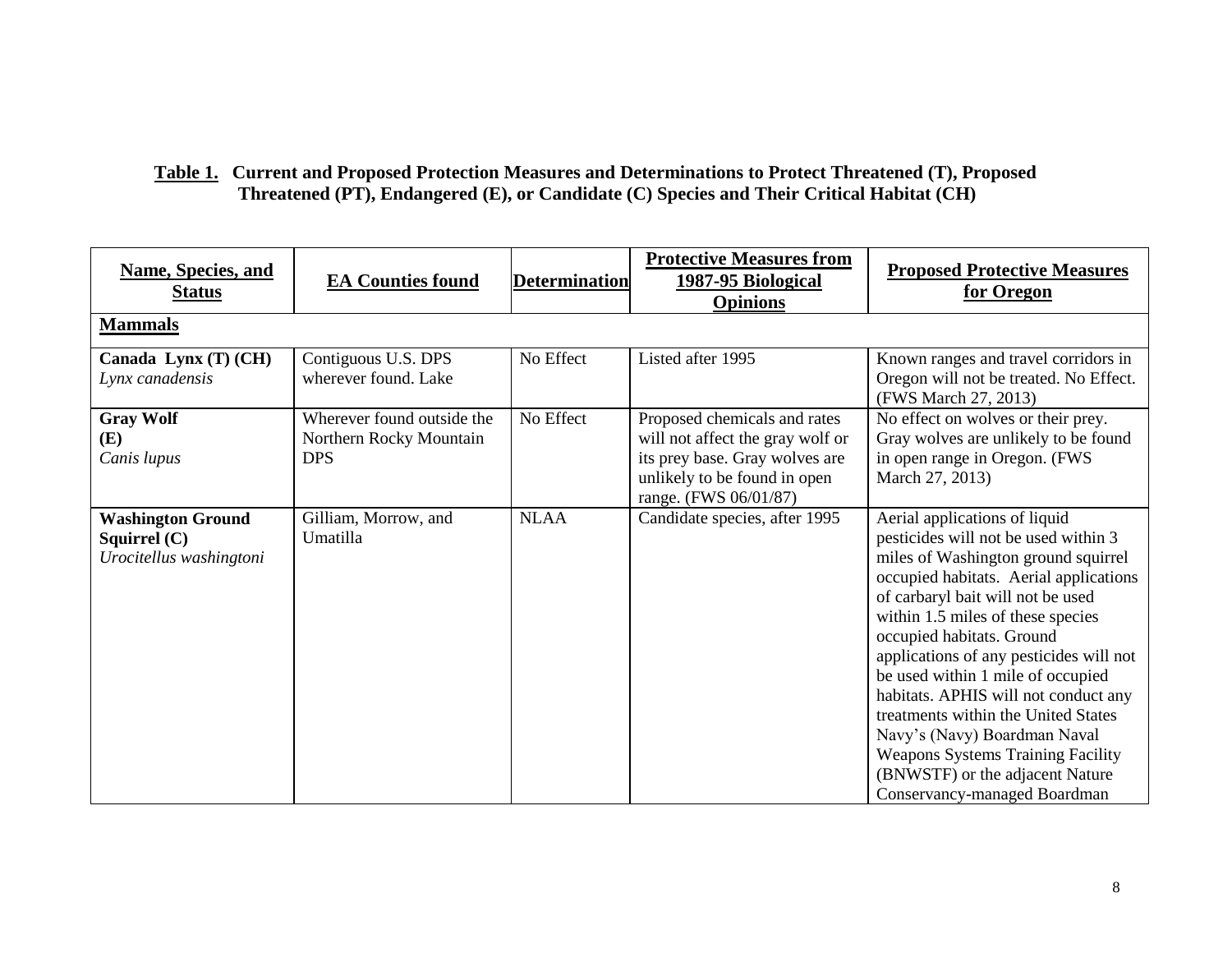|                              |                             |             |                                   | Conservation Area (BCA). (FWS            |  |  |
|------------------------------|-----------------------------|-------------|-----------------------------------|------------------------------------------|--|--|
|                              |                             |             |                                   | pending)                                 |  |  |
| Fisher (PT)                  | Klamath                     | No Effect   |                                   | Known ranges in Oregon will not be       |  |  |
| Martes pennanti              |                             |             |                                   | treated. No effect. (FWS pending)        |  |  |
| <b>Birds</b>                 |                             |             |                                   |                                          |  |  |
| <b>Northern Spotted Owl</b>  | Deschutes, Jefferson, Wasco | No Effect   | Occurs primarily in old growth    | Known ranges in Oregon will not be       |  |  |
| $(T)$ (CH)                   |                             |             | forest and not in rangeland.      | treated. No effect. (FWS March 27,       |  |  |
| Strix occidentalis caurin    |                             |             | (FWS 08/03/91)                    | 2013)                                    |  |  |
| <b>Greater Sage Grouse</b>   | Baker, Crook, Deschutes,    | <b>NLAA</b> | Candidate species, after 1995     | APHIS will abide by the protective       |  |  |
| (C)                          | Grant, Harney, Lake,        |             |                                   | measures in the December 22, 2011        |  |  |
| Centrocercus                 | Malheur, Union, Wheeler     |             |                                   | <b>BLM</b> Instruction Memorandum No.    |  |  |
| urophasianus                 |                             |             |                                   | 2012-043. (FWS March 27, 2013)           |  |  |
| <b>Yellow-billed Cuckoo</b>  | Deschutes, Lake, Malheur    | <b>NLAA</b> | listed after 1995                 | The programmatic buffers of 500' for     |  |  |
| (T)                          |                             |             |                                   | liquid by air, 200' for bait by air and  |  |  |
| Coccyzus americanus          |                             |             |                                   | liquid by ground, and 50' for bait by    |  |  |
|                              |                             |             |                                   | ground will be used from the edge of     |  |  |
|                              |                             |             |                                   | any water present at the time of         |  |  |
|                              |                             |             |                                   | application. Plus RAATs application      |  |  |
|                              |                             |             |                                   | method will be used to protect the       |  |  |
|                              |                             |             |                                   | yellow-billed cuckoo and its prey.       |  |  |
|                              |                             |             |                                   | (April 11, 2014)                         |  |  |
| <b>Fishes</b>                |                             |             |                                   |                                          |  |  |
| <b>Lahontan Cutthroat</b>    | Harney, Malheur             | <b>NLAA</b> | No aerial application of ULV      | The proposed action includes a           |  |  |
| $T_{\text{rout}}(T)$         |                             |             | (spray) pesticides within 0.25    | protective (no application of            |  |  |
| Oncorhynchus clarki          |                             |             | mile of occupied habitats. Only   | pesticides, bait and liquid) buffer      |  |  |
| henshawi                     |                             |             | carbaryl bait will be used within | from the edge of the stream or water     |  |  |
|                              |                             |             | 0.25 miles. (FWS 06/01/87)        | body containing standing or flowing      |  |  |
| <b>Borax Lake Chub (E)</b>   | Harney                      | <b>NLAA</b> | No aerial ULV application of      | water at the time of application, out to |  |  |
| (CH)                         |                             |             | malathion should be applied       | 0.5 mile for aerial application of       |  |  |
| Gila boraxobius              |                             |             | within 1 mile of occupied         | pesticides diflubenzuron, carbaryl,      |  |  |
| <b>Foskett Speckled Dace</b> | Lake                        | <b>NLAA</b> | habitat. A 0.25 mile no-aerial    | and malathion; and 500 feet for          |  |  |
| (T)                          |                             |             | ULV application of carbaryl       | ground application. The buffers will     |  |  |
| Rhinichthys osculus ssp.     |                             |             |                                   | apply to habitats occupied by these      |  |  |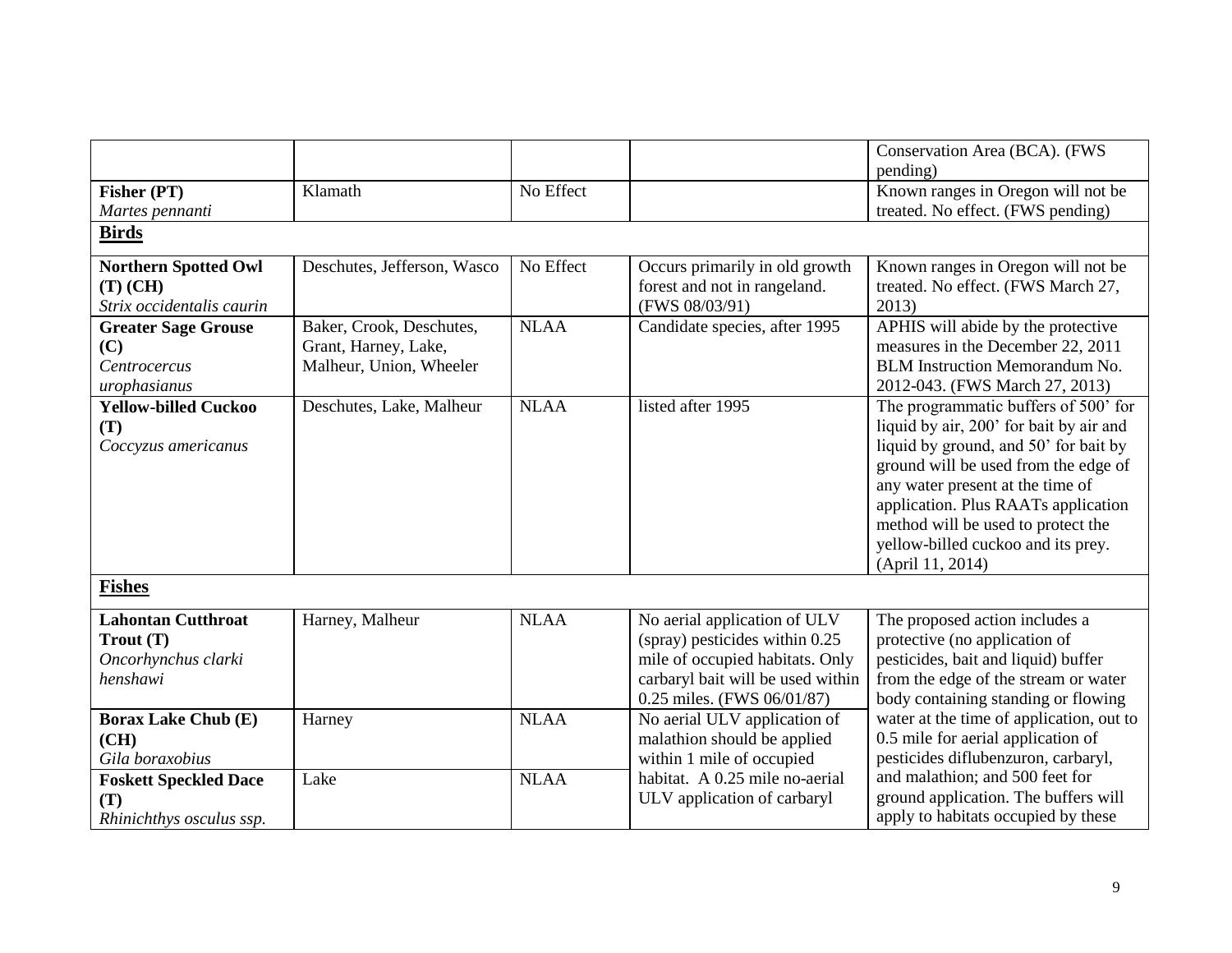| Hutton Tui Chub (T)          | Lake                      | <b>NLAA</b> | should be adhered to (FWS        | species or adjacent aquatic habitat       |
|------------------------------|---------------------------|-------------|----------------------------------|-------------------------------------------|
| Gila bicolor spp.            |                           |             | 06/01/87                         | designated as critical habitat for the    |
| Warner Sucker (T) (CH)       | Lake                      | <b>NLAA</b> |                                  | listed species. (FWS March 27, 2013)      |
| Catostomus warnerensis       |                           |             |                                  |                                           |
| <b>Lost River Sucker</b>     | Lake                      | <b>NLAA</b> |                                  |                                           |
| $(E)$ (CH)                   |                           |             |                                  |                                           |
| Deltistes luxatus            |                           |             |                                  |                                           |
|                              |                           |             |                                  |                                           |
| <b>Shortnose Sucker</b>      | Lake                      | <b>NLAA</b> | Buffers around areas of          |                                           |
| $(E)$ (CH)                   |                           |             | occurrence of 0.5 mile for the   |                                           |
| Chasmiste brevirostris       |                           |             | use of malathion and 0.25 mile   |                                           |
|                              |                           |             | for the use of aerially applied  |                                           |
|                              |                           |             | carbaryl. Within the buffers,    |                                           |
|                              |                           |             | only carbaryl bait will be used. |                                           |
| <b>Bull Trout</b>            | Baker, Crook, Deschutes,  | <b>NLAA</b> | (FWS 07/26/88)                   |                                           |
| $(T)$ (CH)                   | Grant, Gilliam, Harney,   |             |                                  |                                           |
| Salvelinus confluentus       | Jefferson, Lake, Malheur, |             |                                  |                                           |
|                              | Umatilla, Union, Wasco,   |             |                                  |                                           |
|                              | Wallowa, Wheeler          |             |                                  |                                           |
|                              |                           |             |                                  |                                           |
| <b>Chinook Salmon</b> (upper | Gilliam, Morrow, Sherman, | <b>NLAA</b> | Listed after 1995                |                                           |
| Columbia River spring        | Umatilla, Wasco           |             |                                  |                                           |
| run)                         |                           |             |                                  |                                           |
| $(E)$ (CH)                   |                           |             |                                  |                                           |
| $Oncorhynchus (=Salmo)$      |                           |             |                                  |                                           |
| tshawytscha                  |                           |             |                                  |                                           |
| <b>Chinook Salmon (Snake</b> | Gilliam, Morrow, Sherman, | <b>NLAA</b> | Listed after 1995                | Streams and off channel areas which       |
| River fall run)              | Umatilla, Union, Wasco,   |             |                                  | are considered occupied habitat or        |
| $(T)$ (CH)                   | Wallowa                   |             |                                  | designated as critical habitat for listed |
| $Oneorhynchus (=Salmo)$      |                           |             |                                  | species will have no application          |
| tshawytscha                  |                           |             |                                  | buffers when water is present. Buffers    |
| <b>Chinook Salmon (Snake</b> | Gilliam, Morrow, Sherman, |             |                                  | for aerial liquid (ULV) applications of   |
| River spring/summer run)     | Umatilla, Union, Wasco,   |             |                                  | Carbaryl and Malathion will be 3500       |
| $(T)$ (CH)                   | Wallowa                   |             |                                  | feet, 1500 feet for Dimilin, and 1000     |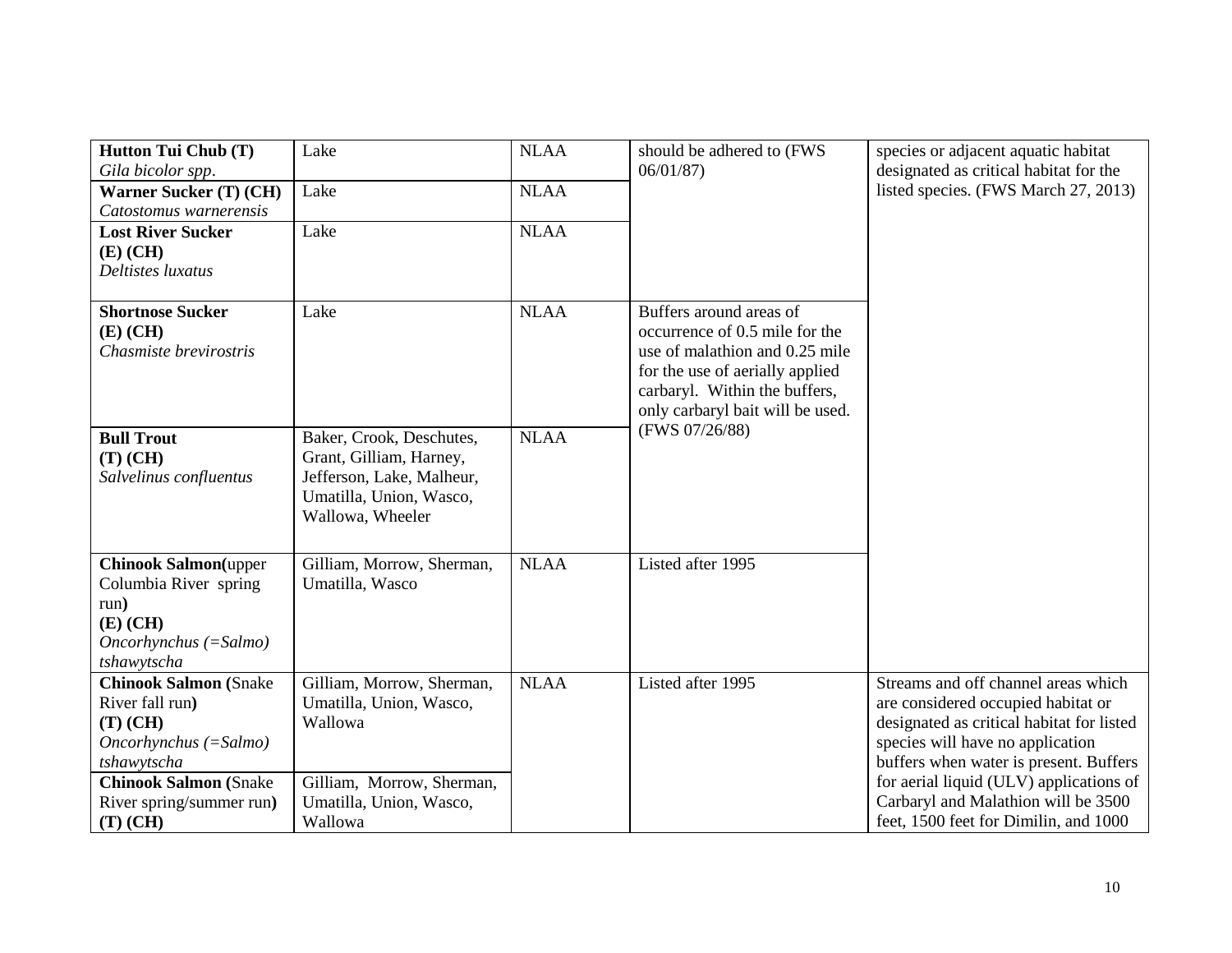| $Oncorhynchus (=Salmo)$<br>tshawytscha<br><b>Sockeye Salmon (E)</b><br>(CH)<br>$Oncorhynchus (=Salmo)$<br>nerka<br>Steelhead (middle<br>Columbia River)<br>$(T)$ (CH)<br>$Oncorhynchus (=Salmo)$      | Gilliam, Morrow, Sherman,<br>Umatilla, Union, Wallowa,<br>Wasco<br>Crook, Gilliam, Grant,<br>Jefferson, Morrow,<br>Sherman, Umatilla, Union,<br>Wallowa, Wasco, Wheeler | <b>NLAA</b> |                                                                                                                                                                                                                         | ft for aerial applications of Carbaryl<br>bait. Ground application buffers will<br>be 350 feet for liquid Carbaryl, 200<br>feet for Carbaryl bait, 500 feet for<br>Malathion, and 200 feet for Dimilin.<br>RAAT's application technique will be<br>used. (NOAA August 12, 2010)                                                      |
|-------------------------------------------------------------------------------------------------------------------------------------------------------------------------------------------------------|-------------------------------------------------------------------------------------------------------------------------------------------------------------------------|-------------|-------------------------------------------------------------------------------------------------------------------------------------------------------------------------------------------------------------------------|--------------------------------------------------------------------------------------------------------------------------------------------------------------------------------------------------------------------------------------------------------------------------------------------------------------------------------------|
| mykiss<br><b>Steelhead</b> (upper<br>Columbia River)<br>$(T)$ (CH)<br>$Oncorhynchus (=Salmo)$<br>mykiss<br><b>Steelhead</b> (Snake River<br>Basin)<br>$(T)$ (CH)<br>$Oncorhynchus (=Salmo)$<br>mykiss | Gilliam, Morrow, Sherman,<br>Umatilla, Wasco<br>Gilliam, Morrow, Sherman,<br>Umatilla, Union, Wasco,<br>Wallowa                                                         | <b>NLAA</b> |                                                                                                                                                                                                                         |                                                                                                                                                                                                                                                                                                                                      |
| <b>Plants</b>                                                                                                                                                                                         |                                                                                                                                                                         |             |                                                                                                                                                                                                                         |                                                                                                                                                                                                                                                                                                                                      |
| Applegate's milk-vetch<br>(E)<br>Astragalus applegatei                                                                                                                                                | Klamath                                                                                                                                                                 | <b>NLAA</b> | Aerial applications of ULV<br>(spray) pesticides will not be<br>used within 3 miles of these<br>species occupied habitats.<br>Within the 3 mile buffer, only<br>carbaryl bait will be used.<br>(FWS 09/24/92, 06/01/87) | Aerial applications of liquid<br>pesticides will not be used within 3<br>miles of these species occupied<br>habitats. Within the 3 mile buffer,<br>only carbaryl bait will be used. No<br>ground bait application within 50 feet<br>of known locations or critical habitat<br>to avoid physical disturbance. (FWS<br>March 27, 2013) |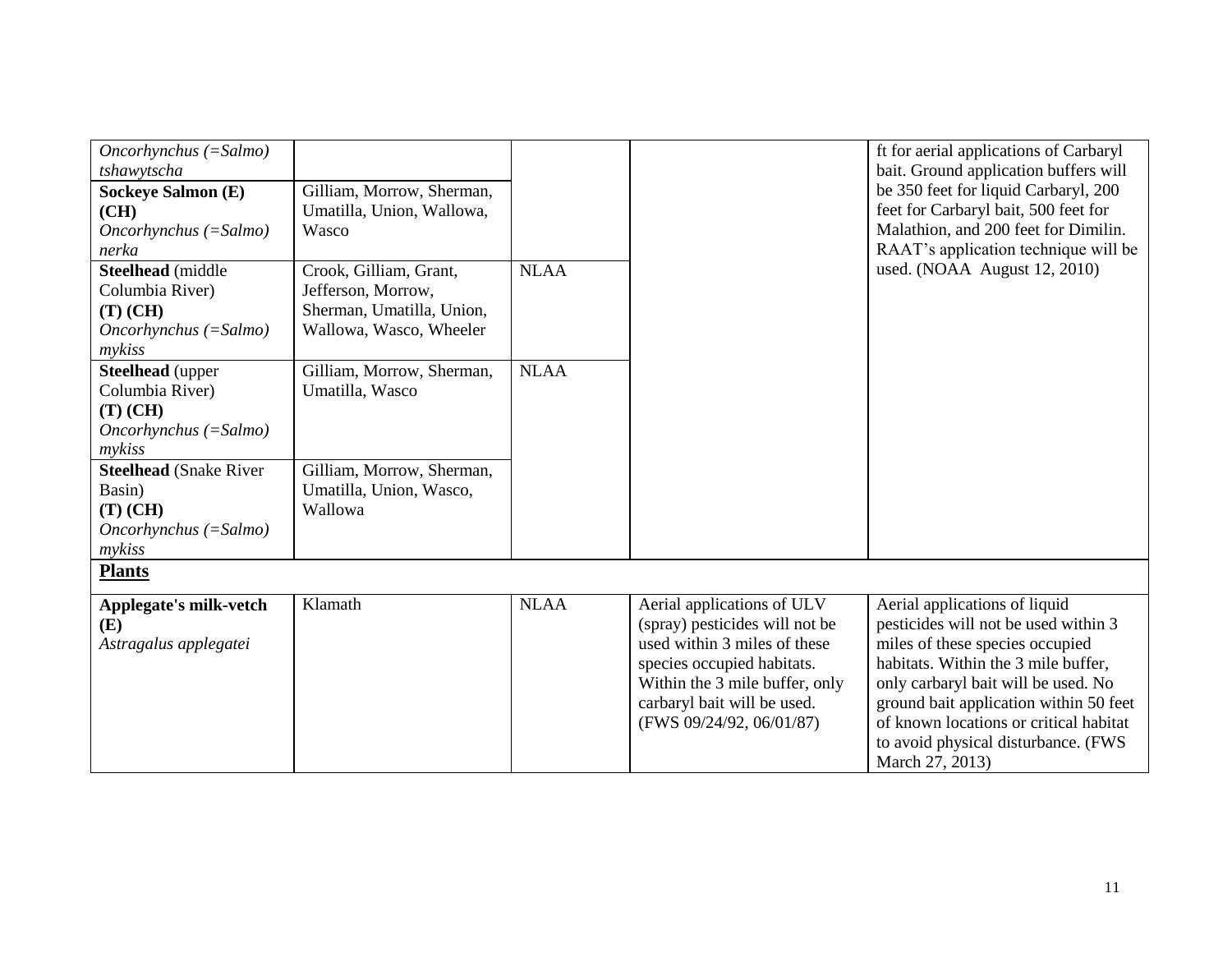| <b>Gentner's Fritillary (E)</b><br>Fritillaria gentneri                                             | Klamath           | No Effect                |                                                                                                                                                                                                                         | Known occurrences/populations in<br>Oregon will not be treated. No effect.<br>(FWS pending)                                                                                                                                                                                                                                                                        |
|-----------------------------------------------------------------------------------------------------|-------------------|--------------------------|-------------------------------------------------------------------------------------------------------------------------------------------------------------------------------------------------------------------------|--------------------------------------------------------------------------------------------------------------------------------------------------------------------------------------------------------------------------------------------------------------------------------------------------------------------------------------------------------------------|
| <b>MacFarlane's Four-</b><br>$o$ 'clock (T)<br>Mirabilis macfarlanii<br><b>Malheur Wire-lettuce</b> | Wallowa<br>Harney | No Effect<br><b>NLAA</b> | No control will occur in the<br>Snake River Canyon habitat of<br>this species. $(FWS 06/01/87)$<br>No control will occur in the                                                                                         | Known ranges in Oregon will not be<br>treated. No Effect. (FWS March 27,<br>2013)<br>Known ranges in Oregon will not be                                                                                                                                                                                                                                            |
| $(E)$ (CH)<br>Stephanomeria<br>malheurensis                                                         |                   |                          | Snake River Canyon habitat of<br>this species. $(FWS 06/01/87)$                                                                                                                                                         | treated. No effect. (FWS March 27,<br>2013)                                                                                                                                                                                                                                                                                                                        |
| <b>Howell's Spectacular</b><br>Thelypody (T)<br>Thelypodium howellii<br>Spectabilis                 | Baker, Union      | <b>NLAA</b>              | Aerial applications of ULV<br>(spray) pesticides will not be<br>used within 3 miles of these<br>species occupied habitats.<br>Within the 3 mile buffer, only<br>carbaryl bait will be used.<br>(FWS 09/24/92, 06/01/87) | Aerial applications of liquid<br>pesticides will not be used within 3<br>miles of these species occupied<br>habitats. Within the 3 mile buffer,<br>only carbaryl bait will be used. No<br>ground bait application within 50 feet<br>of known locations or critical habitat                                                                                         |
| Spalding's Catchfly (T)<br>Silene spaldingii                                                        | Wallowa           | <b>NLAA</b>              | Listed after 1995                                                                                                                                                                                                       | to avoid physical disturbance. (FWS<br>March 27, 2013)                                                                                                                                                                                                                                                                                                             |
| <b>Slender Orcutt Grass (T)</b><br>(CH)<br>Orcuttia tenuis                                          | Lake              | <b>NLAA</b>              |                                                                                                                                                                                                                         |                                                                                                                                                                                                                                                                                                                                                                    |
| <b>Green's Tuctoria</b><br>$(E)$ (CH)<br>Tuctoria greenei                                           | Lake              | <b>NLAA</b>              | Listed after 1995                                                                                                                                                                                                       | The programmatic buffers listed in<br>the Treatment Guidelines (Appendix<br>1) will be used from the edge of any<br>water present at the time of<br>application. For all ground<br>applications a 50 ft. buffer from the<br>edge of known locations and critical<br>habitat of these plants will be used to<br>avoid physical disturbance. (FWS<br>March 27, 2013) |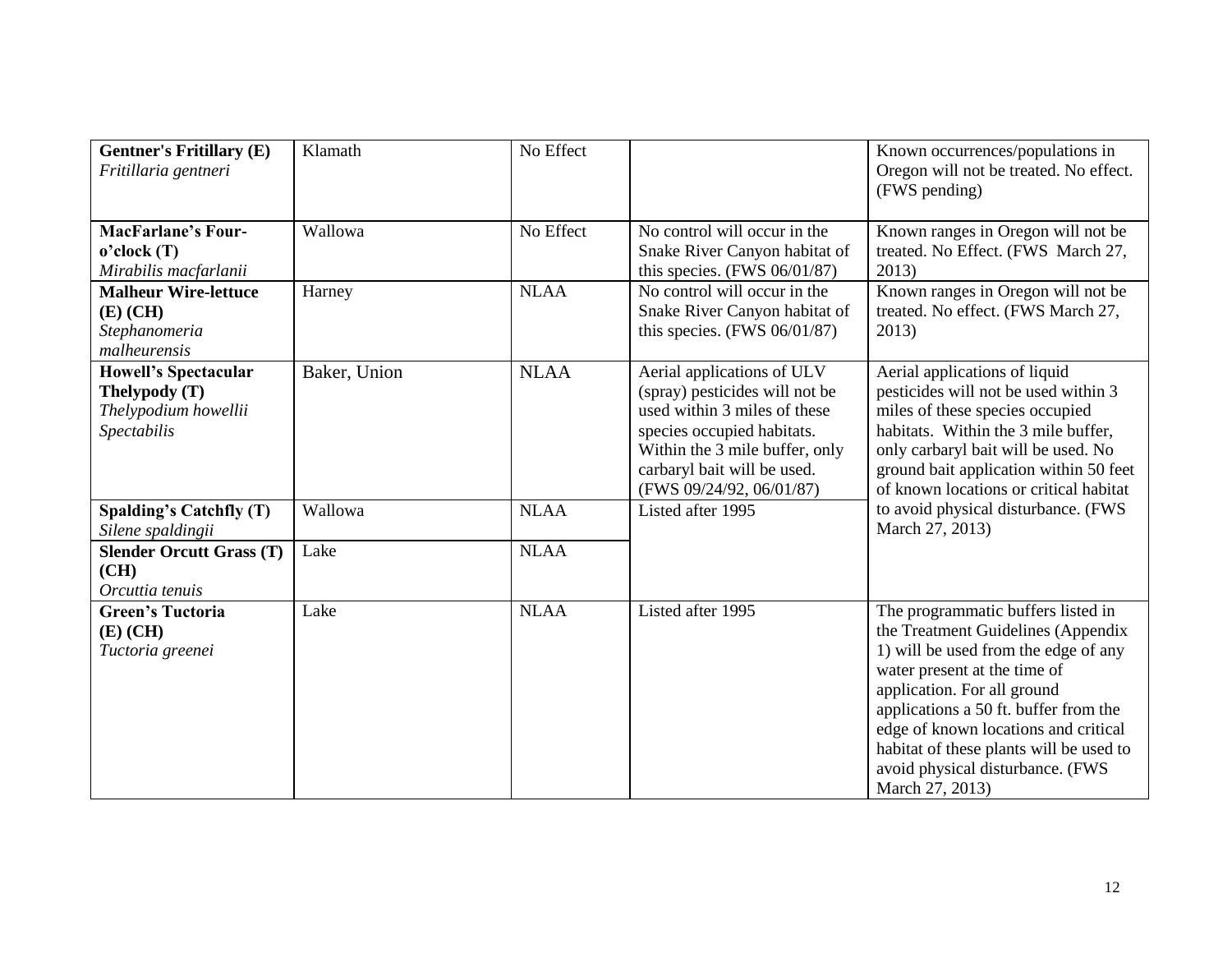| Northern Wormwood (C)      | Sherman and Wasco         | No Effect   | Known occurrences/populations and       |
|----------------------------|---------------------------|-------------|-----------------------------------------|
| Artemisia campestris var.  |                           |             |                                         |
| wormskioldii               |                           |             | habitat in Oregon will not be treated.  |
|                            |                           |             |                                         |
|                            |                           |             | No effect. (FWS pending)                |
|                            |                           |             |                                         |
|                            |                           |             |                                         |
| Whitebark pine $(C)$       | Baker, Deschutes, Grant,  | No Effect   | Known occurrences/populations in        |
| Pinus albicaulis           |                           |             |                                         |
|                            | Jefferson, Klamath, Lake, |             | Oregon will not be treated. No effect.  |
|                            |                           |             |                                         |
|                            | Union, Wallowa, and Wasco |             | (FWS pending)                           |
|                            |                           |             |                                         |
| <b>Amphibians</b>          |                           |             |                                         |
|                            |                           |             |                                         |
|                            |                           |             |                                         |
| <b>Oregon Spotted Frog</b> | Deschutes, Klamath, Lane, | <b>NLAA</b> | The programmatic buffers of 500' for    |
| (T)                        | and Wasco                 |             | liquid by air, 200' for bait by air and |
| Rana pretiosa              |                           |             | liquid by ground, and 50' for bait by   |
|                            |                           |             | ground will be used from the edge of    |
|                            |                           |             | any water present at the time of        |
|                            |                           |             | application. (April 11, 2014)           |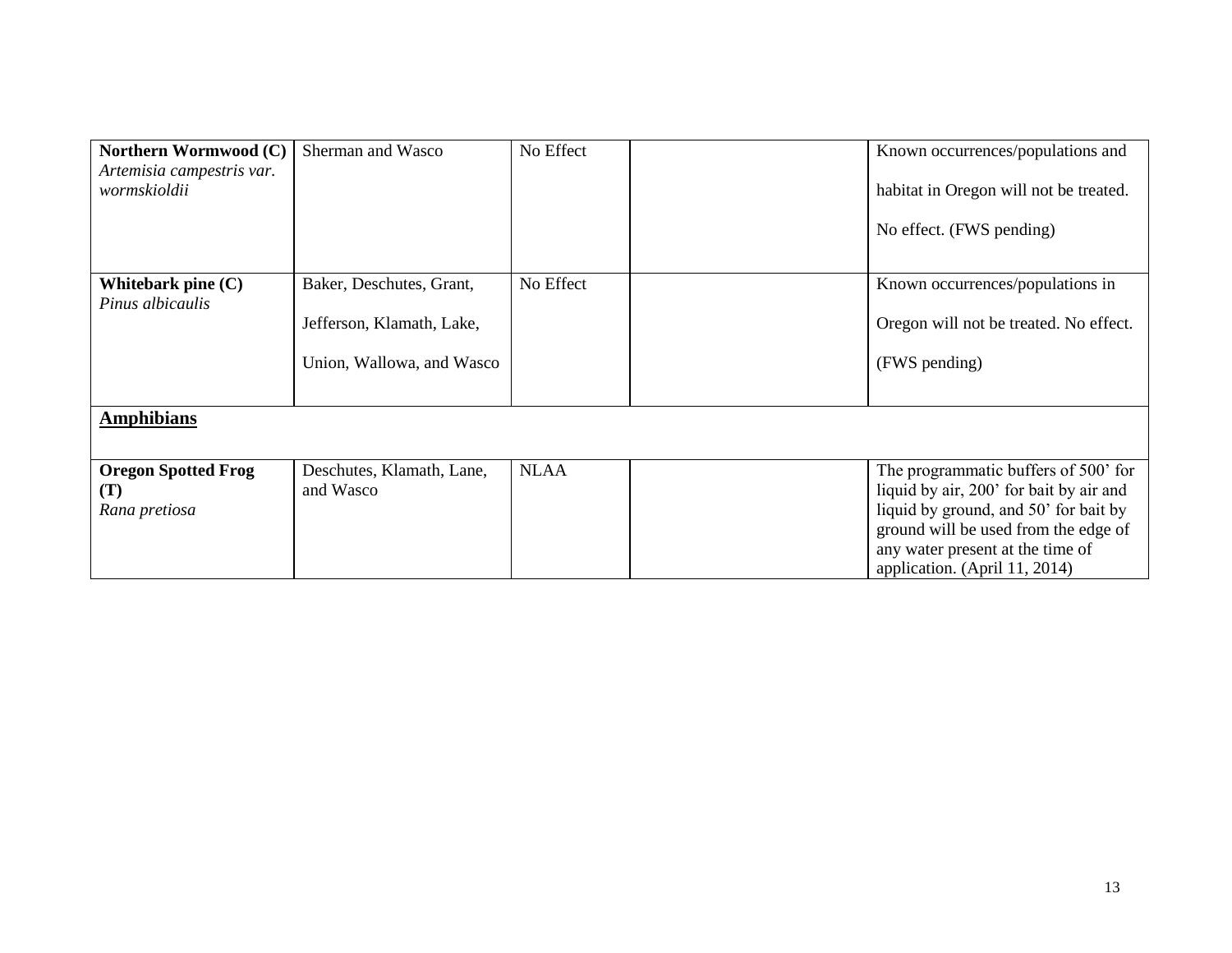APHIS has considered program impacts and proposed mitigation measures for the **Washington Ground Squirrel (C) (***Urocitellus washingtoni*). This species has not been addressed in previous Biological Assessments.

On March 2, 2000, the Service received a petition to list the Washington Ground Squirrel (Spermophilus washington) as Endangered. In a notice published December 24, 2015, the Service found that continued listing of this species is warranted but precluded as of the date of publication of that notice. In Oregon, Washington ground squirrels occur in Gilliam, Morrow, and Umatilla counties.

Approximately 85 percent of lands within the Washington ground squirrel's range are privately owned (Washington Department of Fish and Wildlife [WDFW] 2005, Oregon Department of Fish and Wildlife [ODFW] 2006). While much of the land within the squirrel's range has been converted to agriculture or residential uses, there are unquantified, scattered areas of both privately-owned and government-managed shrub-steppe and grassland habitat within the squirrel's range. The greatest concentration of Oregon sites is located on the United States Navy's (Navy) Boardman Naval Weapons Systems Training Facility (BNWSTF) and the adjacent Nature Conservancy-managed Boardman Conservation Area (BCA). There are additional sites, mostly west of these properties, on private and Bureau of Land Management (BLM) land.

Together, the BCA and BNWSTF support 75 to 80 percent of currently known Oregon sites and approximately one-third of known sites within the species' range. While not all of the BNWSTF and BCA are occupied, site distribution fluctuates, covering large portions of the properties at various densities. This area constitutes the largest continuous area of occupied habitat in Oregon, and is likely the largest area of contiguous occupied habitat in the entire range of the Washington ground squirrel, as it covers approximately 26,775 hectares (ha), or 66,162 acres.

Historically, the Washington ground squirrel is primarily associated with sagebrush (Artemisia sp.) and bluebunch-wheatgrass (Agropyron spicatum.) habitats (Verts and Carraway 1998), although cheatgrass (Bromus tectorum) and rabbitbrush (Chrysothamnus sp.) have replaced much of the original flora on nonagricultural land. They are currently found in all these habitats where there is sufficient forage and suitable soils. Washington ground squirrel occur on habitat that may be classified as rangelands. Therefore, this species occurs within an area that may potentially be targeted for grasshopper suppression.

Washington ground squirrels eat a broad range of succulent forb and grass stems, buds, leaves, flowers, roots, bulbs, and seeds (Greene 1999). The ground squirrels are also know to feed on insects. Therefore, the application of any of the proposed pesticides and application methods would pose a high risk of ingestion by Washington ground squirrels if applied within occupied sites.

Klein et al. (2005) studied dispersal patterns of 125 radio-collared juvenile males in northcentral Oregon. Mean dispersal probability was 0.718. Median dispersal distance was 880 meters (range up to 3.5 kilometers).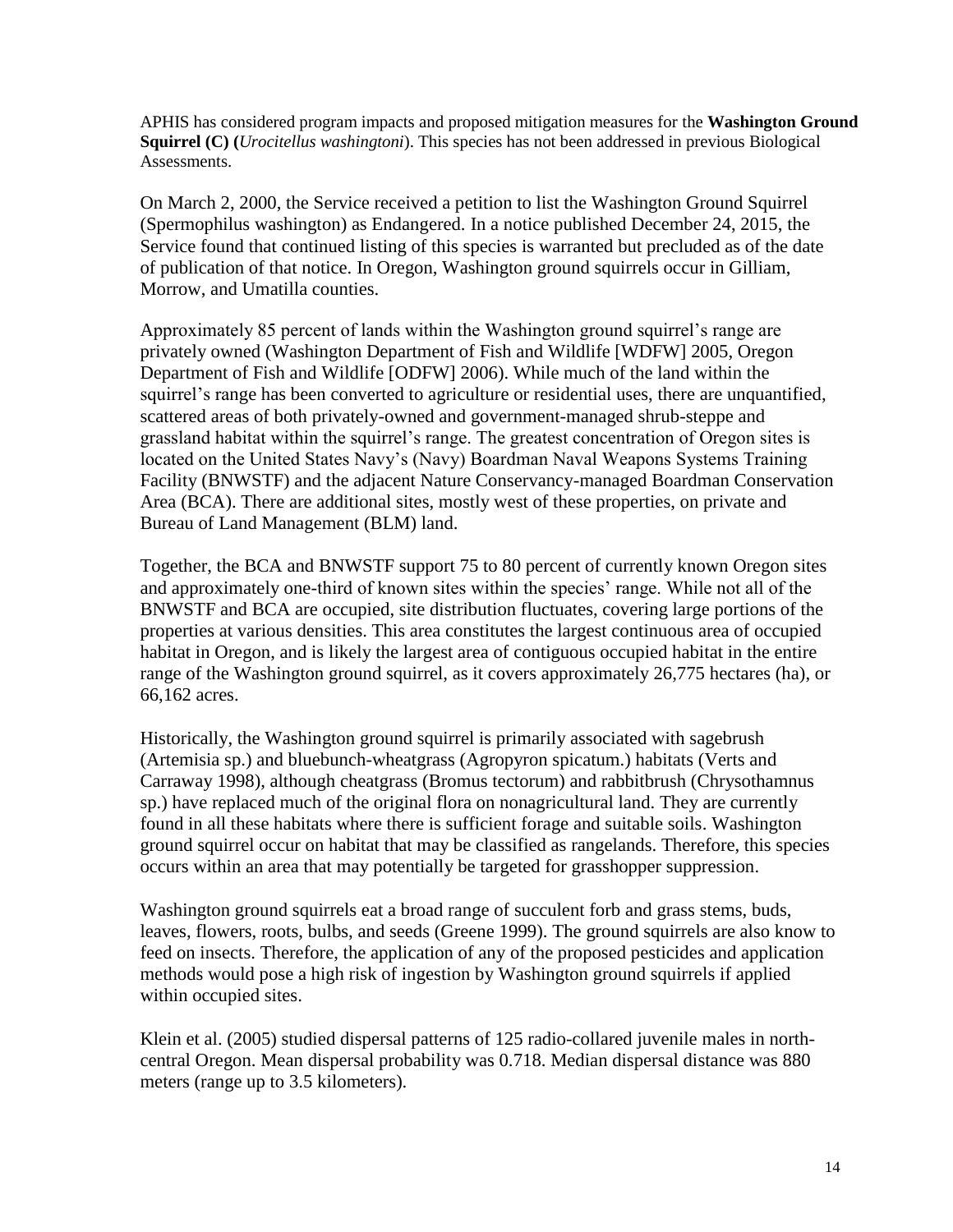Rangelands are the primary habitat for the Washington ground squirrel, there is a high probability of the Washington ground squirrel coming into contact with or ingesting pesticides if treatment is conducted with occupied sites, and the pesticides used in grasshopper suppression activities have the potential to affect the health of mammals. Therefore, even though the pesticides proposed for use in grasshopper suppression activities been found to have negligible effect on non-target mammals, it would be prudent to err on the side of caution and assume that pesticide applications associated with grasshopper suppression activities may affect the Washington ground squirrel. The following protection measures are proposed to ensure that APHIS' grasshopper suppression activities do not adversely affect the Washington ground squirrel.

Aerial applications of liquid pesticides will not be used within 3 miles of Washington ground squirrel occupied habitats. Aerial applications of carbaryl bait will not be used within 1.5 miles of these species occupied habitats. Ground applications of any pesticides will not be used within 1 mile of occupied habitats. APHIS will not conduct any treatments within the United States Navy's (Navy) Boardman Naval Weapons Systems Training Facility (BNWSTF) or the adjacent Nature Conservancymanaged Boardman Conservation Area (BCA).

A written response from the Service is requested regarding the Service's concurrence with the "no effect" and the "not likely to adversely affect" determinations for the aforementioned species and their critical habitat reviewed in this Biological Assessment. Any necessary changes to the Proposed Protective Measures for Oregon are also requested.

#### **REFERENCES**

IPM Manual studies can be found at<http://www.sidney.ars.usda.gov/grasshopper/Handbook/index.htm>

Beyers, D.W., Farmer, M.S., and Sikoski, P.J., 1995. Effects of rangeland aerial application of Sevin-4- Oil® on fish and aquatic invertebrate drift in the Little Missouri River, North Dakota. Archives of Environmental Contamination and Toxicology 28:27–34.

Beyers and McEwen. IPM Manual study III.6, Grasshopper Treatment Effects on Aquatic **Communities** 

Catangui, et al. IPM Manual study VII.3, Impact of Dimilin® [on Nontarget Arthropods and Its Efficacy](http://www.sidney.ars.usda.gov/grasshopper/Handbook/VII/vii_3.htm)  [Against Rangeland Grasshoppers](http://www.sidney.ars.usda.gov/grasshopper/Handbook/VII/vii_3.htm)

Eisler, R., 2000. Handbook of chemical risk assessment: health hazards to humans, plants, and animals. Lewis Publishers, New York.

Foster, Nelson. 2003. USDA APHIS CPHST, Carbaryl Bait Drift Study, unpublished data.

Klein, K. J., R. G. Anthony, G. S. Olson, R. Morgan, and V. Marr. 2005. Dispersal patterns of Washington ground squirrels [abstract]. Northwestern Naturalist 86:102.